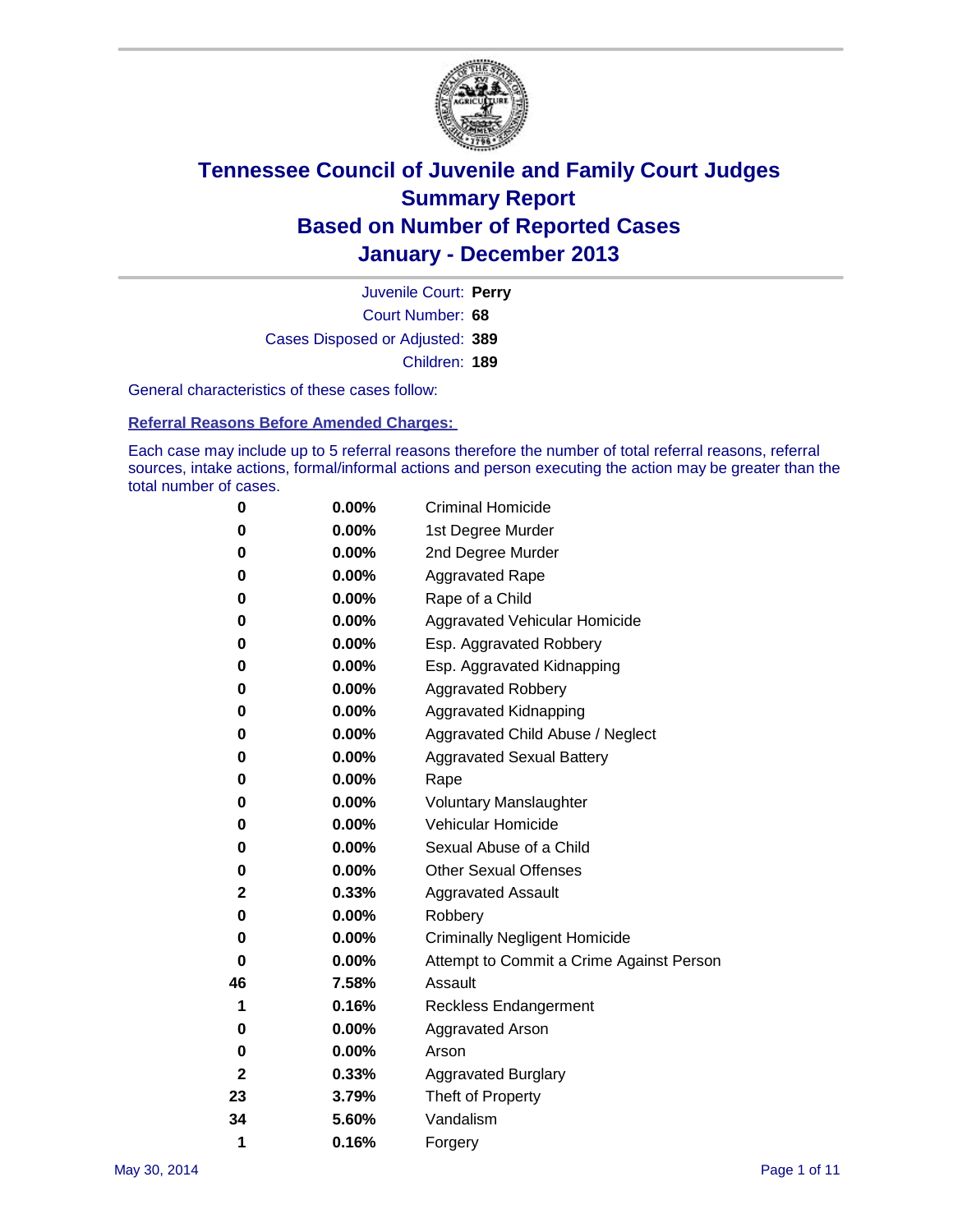

Court Number: **68** Juvenile Court: **Perry** Cases Disposed or Adjusted: **389** Children: **189**

#### **Referral Reasons Before Amended Charges:**

Each case may include up to 5 referral reasons therefore the number of total referral reasons, referral sources, intake actions, formal/informal actions and person executing the action may be greater than the total number of cases.

| 0           | 0.00% | <b>Worthless Checks</b>                                     |
|-------------|-------|-------------------------------------------------------------|
| $\bf{0}$    | 0.00% | Illegal Possession / Fraudulent Use of Credit / Debit Cards |
| 28          | 4.61% | <b>Burglary</b>                                             |
| 0           | 0.00% | Unauthorized Use of a Vehicle                               |
| 0           | 0.00% | <b>Cruelty to Animals</b>                                   |
| 0           | 0.00% | Sale of Controlled Substances                               |
| 1           | 0.16% | Other Drug Offenses                                         |
| 2           | 0.33% | Possession of Controlled Substances                         |
| 0           | 0.00% | <b>Criminal Attempt</b>                                     |
| 0           | 0.00% | Carrying Weapons on School Property                         |
| 1           | 0.16% | Unlawful Carrying / Possession of a Weapon                  |
| 1           | 0.16% | <b>Evading Arrest</b>                                       |
| 0           | 0.00% | Escape                                                      |
| 2           | 0.33% | Driving Under Influence (DUI)                               |
| 7           | 1.15% | Possession / Consumption of Alcohol                         |
| 0           | 0.00% | Resisting Stop, Frisk, Halt, Arrest or Search               |
| 1           | 0.16% | <b>Aggravated Criminal Trespass</b>                         |
| 2           | 0.33% | Harassment                                                  |
| 0           | 0.00% | Failure to Appear                                           |
| 0           | 0.00% | Filing a False Police Report                                |
| 0           | 0.00% | Criminal Impersonation                                      |
| 1           | 0.16% | <b>Disorderly Conduct</b>                                   |
| 14          | 2.31% | <b>Criminal Trespass</b>                                    |
| 1           | 0.16% | <b>Public Intoxication</b>                                  |
| 0           | 0.00% | Gambling                                                    |
| 54          | 8.90% | Traffic                                                     |
| 0           | 0.00% | <b>Local Ordinances</b>                                     |
| $\mathbf 2$ | 0.33% | Violation of Wildlife Regulations                           |
| $\bf{0}$    | 0.00% | Contempt of Court                                           |
| 11          | 1.81% | Violation of Probation                                      |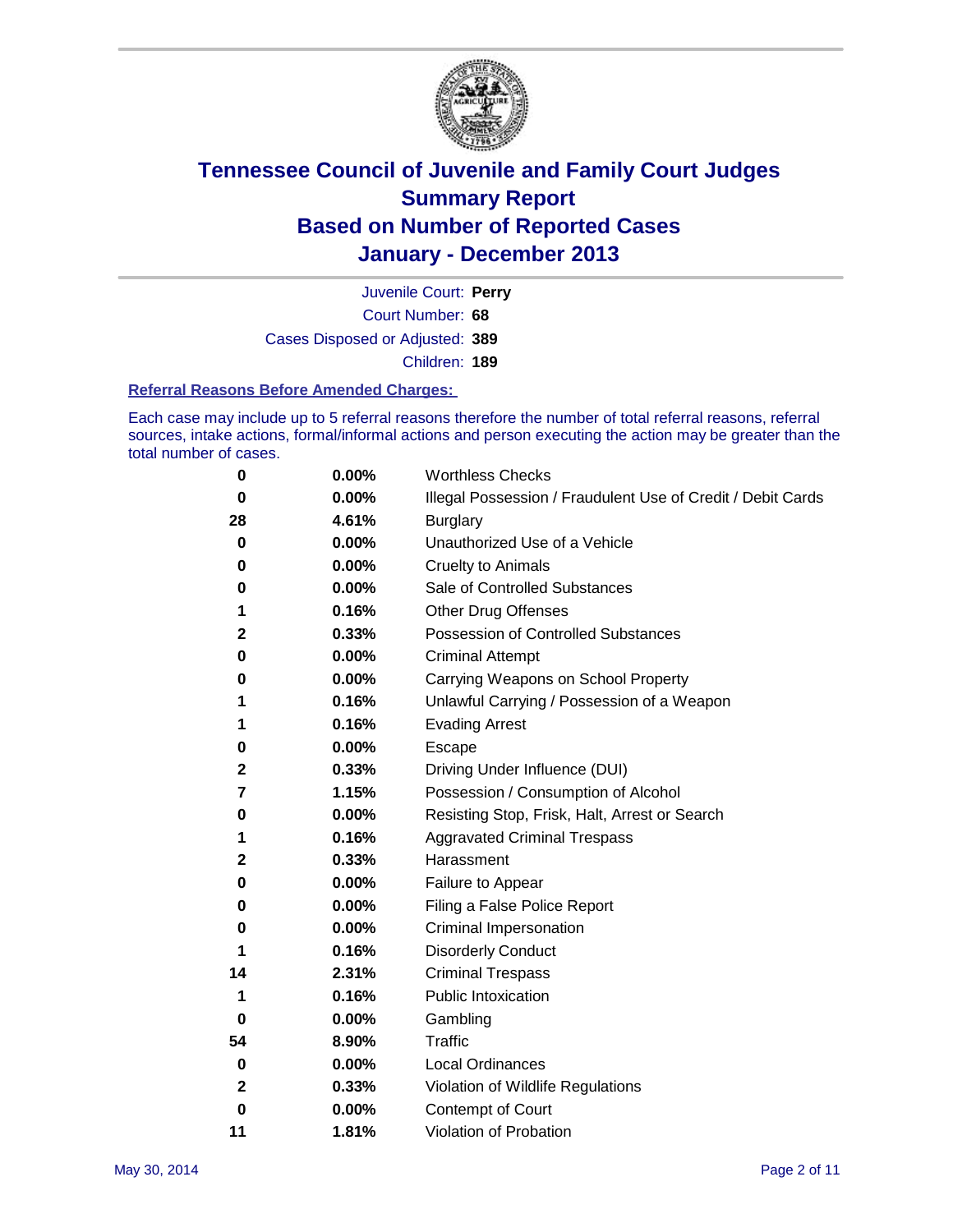

Court Number: **68** Juvenile Court: **Perry** Cases Disposed or Adjusted: **389** Children: **189**

#### **Referral Reasons Before Amended Charges:**

Each case may include up to 5 referral reasons therefore the number of total referral reasons, referral sources, intake actions, formal/informal actions and person executing the action may be greater than the total number of cases.

| 13<br>607      | 2.14%<br>100.00% | Other<br><b>Total Referrals</b>       |
|----------------|------------------|---------------------------------------|
| 0              | 0.00%            | <b>Consent to Marry</b>               |
| $\bf{0}$       | 0.00%            | <b>Request for Medical Treatment</b>  |
| 80             | 13.18%           | <b>Child Support</b>                  |
| 4              | 0.66%            | Paternity / Legitimation              |
| 13             | 2.14%            | Visitation                            |
| 48             | 7.91%            | Custody                               |
| $\mathbf{2}$   | 0.33%            | <b>Foster Care Review</b>             |
| 0              | 0.00%            | <b>Administrative Review</b>          |
| 27             | 4.45%            | <b>Judicial Review</b>                |
| $\bf{0}$       | 0.00%            | Violation of Informal Adjustment      |
| 0              | 0.00%            | Violation of Pretrial Diversion       |
| 3              | 0.49%            | <b>Termination of Parental Rights</b> |
| 134            | 22.08%           | Dependency / Neglect                  |
| 0              | 0.00%            | <b>Physically Abused Child</b>        |
| 0              | 0.00%            | <b>Sexually Abused Child</b>          |
| $\mathbf{2}$   | 0.33%            | <b>Violation of Curfew</b>            |
| 1              | 0.16%            | Violation of a Valid Court Order      |
| 6              | 0.99%            | Possession of Tobacco Products        |
| 0              | 0.00%            | Out-of-State Runaway                  |
| $\overline{7}$ | 1.15%            | In-State Runaway                      |
| 14             | 2.31%            | Truancy                               |
| 14             | 2.31%            | Unruly Behavior                       |
| $\mathbf{2}$   | 0.33%            | Violation of Aftercare                |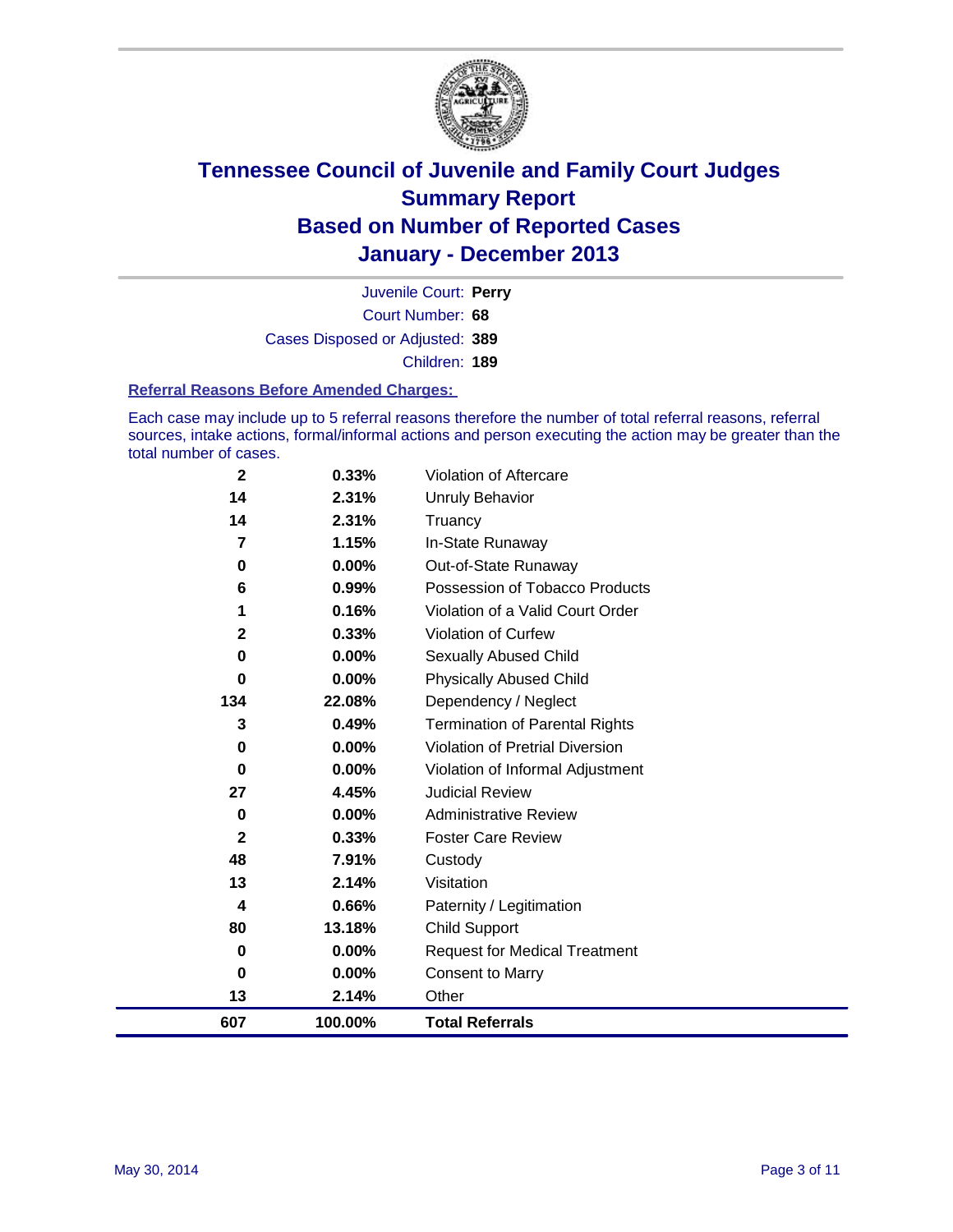

| Juvenile Court: Perry           |          |                                   |  |  |
|---------------------------------|----------|-----------------------------------|--|--|
| Court Number: 68                |          |                                   |  |  |
| Cases Disposed or Adjusted: 389 |          |                                   |  |  |
|                                 |          | Children: 189                     |  |  |
| <b>Referral Sources: 1</b>      |          |                                   |  |  |
| 180                             | 29.65%   | <b>Law Enforcement</b>            |  |  |
| 116                             | 19.11%   | Parents                           |  |  |
| 72                              | 11.86%   | <b>Relatives</b>                  |  |  |
| 0                               | $0.00\%$ | Self                              |  |  |
| 10                              | 1.65%    | School                            |  |  |
| 0                               | $0.00\%$ | <b>CSA</b>                        |  |  |
| 85                              | 14.00%   | <b>DCS</b>                        |  |  |
| $\bf{0}$                        | 0.00%    | Other State Department            |  |  |
| 38                              | 6.26%    | <b>District Attorney's Office</b> |  |  |
| 43                              | 7.08%    | <b>Court Staff</b>                |  |  |
| 23                              | 3.79%    | Social Agency                     |  |  |
| 5                               | 0.82%    | <b>Other Court</b>                |  |  |
| 0                               | $0.00\%$ | Victim                            |  |  |
| 0                               | $0.00\%$ | Child & Parent                    |  |  |
| 0                               | $0.00\%$ | Hospital                          |  |  |
| 0                               | 0.00%    | Unknown                           |  |  |
| 35                              | 5.77%    | Other                             |  |  |
| 607                             | 100.00%  | <b>Total Referral Sources</b>     |  |  |

### **Age of Child at Referral: 2**

| 189          | 100.00%  | <b>Total Child Count</b> |
|--------------|----------|--------------------------|
| 0            | $0.00\%$ | <b>Unknown</b>           |
| $\mathbf{2}$ | 1.06%    | Ages 19 and Over         |
| 35           | 18.52%   | Ages 17 through 18       |
| 50           | 26.46%   | Ages 15 through 16       |
| 13           | 6.88%    | Ages 13 through 14       |
| 15           | 7.94%    | Ages 11 through 12       |
| 74           | 39.15%   | Ages 10 and Under        |
|              |          |                          |

<sup>1</sup> If different than number of Referral Reasons (607), verify accuracy of your court's data.

<sup>2</sup> One child could be counted in multiple categories, verify accuracy of your court's data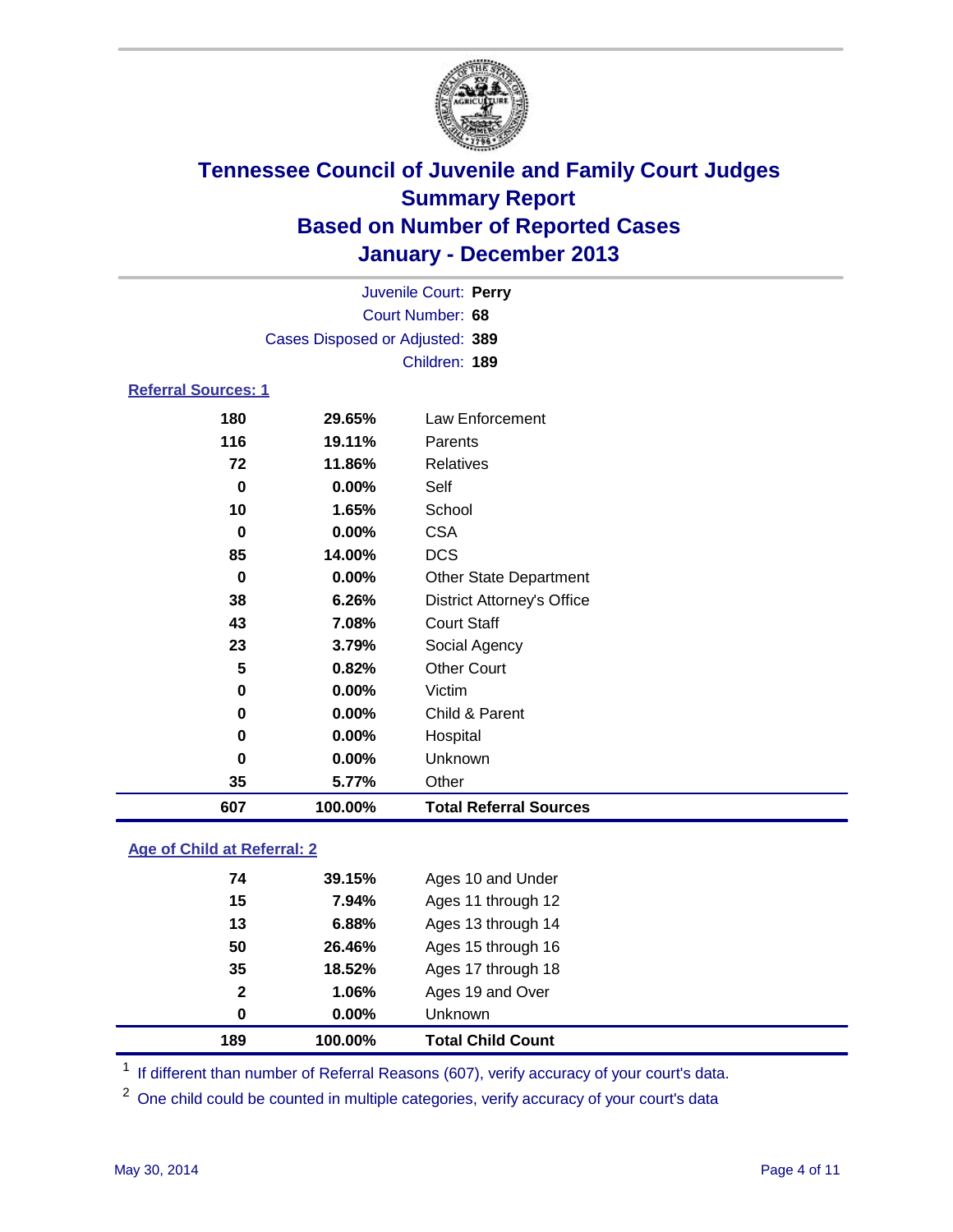

| Juvenile Court: Perry                   |                                 |                          |  |  |
|-----------------------------------------|---------------------------------|--------------------------|--|--|
| Court Number: 68                        |                                 |                          |  |  |
|                                         | Cases Disposed or Adjusted: 389 |                          |  |  |
|                                         |                                 | Children: 189            |  |  |
| Sex of Child: 1                         |                                 |                          |  |  |
| 112                                     | 59.26%                          | Male                     |  |  |
| 68                                      | 35.98%                          | Female                   |  |  |
| 9                                       | 4.76%                           | Unknown                  |  |  |
| 189                                     | 100.00%                         | <b>Total Child Count</b> |  |  |
| Race of Child: 1                        |                                 |                          |  |  |
| 133                                     | 70.37%                          | White                    |  |  |
| 3                                       | 1.59%                           | African American         |  |  |
| 1                                       | 0.53%                           | Native American          |  |  |
| $\bf{0}$                                | 0.00%                           | Asian                    |  |  |
| 12                                      | 6.35%                           | Mixed                    |  |  |
| 40                                      | 21.16%                          | Unknown                  |  |  |
| 189                                     | 100.00%                         | <b>Total Child Count</b> |  |  |
| <b>Hispanic Origin: 1</b>               |                                 |                          |  |  |
| $6\phantom{1}6$                         | 3.17%                           | Yes                      |  |  |
| 137                                     | 72.49%                          | <b>No</b>                |  |  |
| 46                                      | 24.34%                          | Unknown                  |  |  |
| 189                                     | 100.00%                         | <b>Total Child Count</b> |  |  |
| <b>School Enrollment of Children: 1</b> |                                 |                          |  |  |
| 112                                     | 59.26%                          | Yes                      |  |  |
| 34                                      | 17.99%                          | <b>No</b>                |  |  |
| 43                                      | 22.75%                          | Unknown                  |  |  |
| 189                                     | 100.00%                         | <b>Total Child Count</b> |  |  |

One child could be counted in multiple categories, verify accuracy of your court's data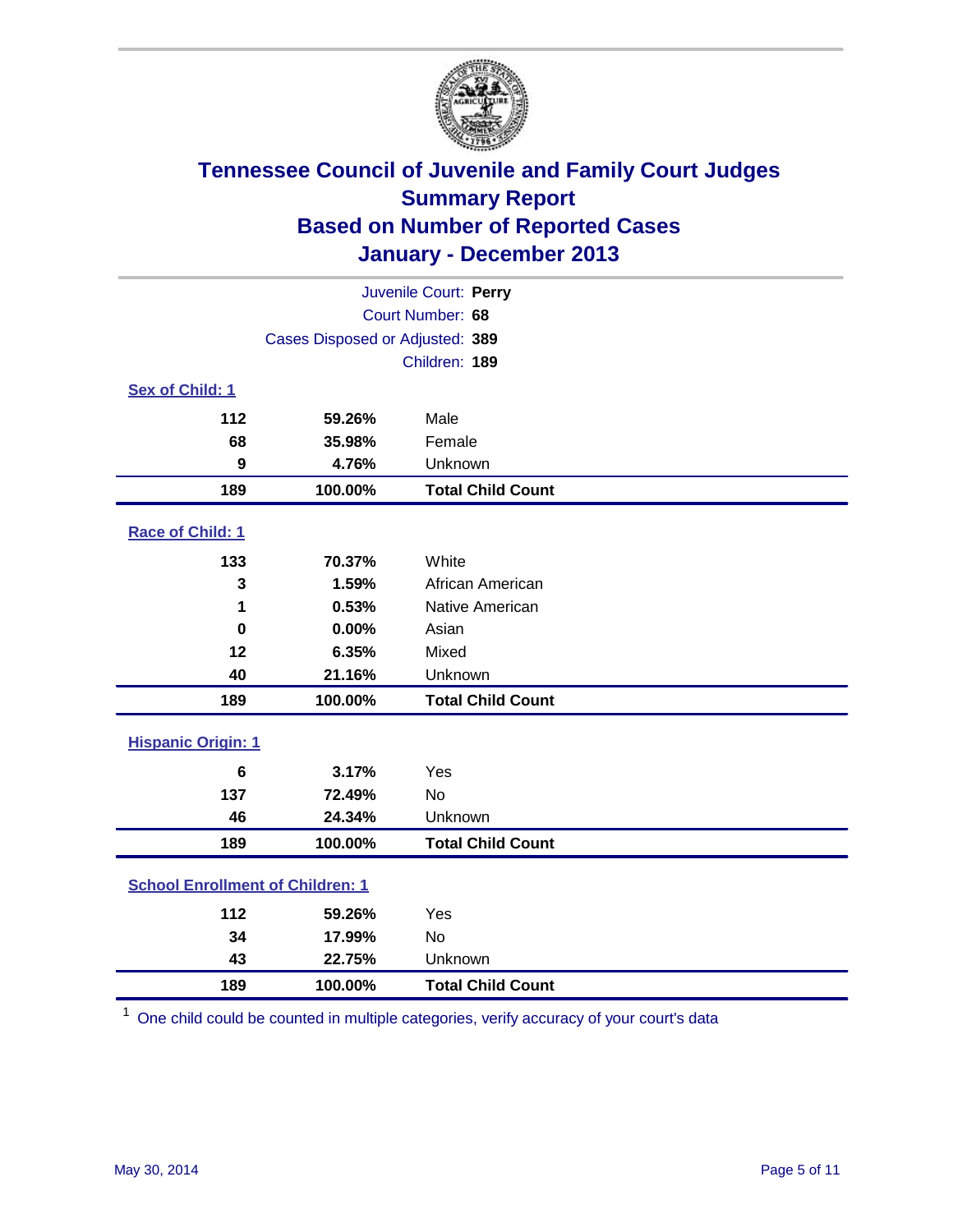

Court Number: **68** Juvenile Court: **Perry** Cases Disposed or Adjusted: **389** Children: **189**

### **Living Arrangement of Child at Time of Referral: 1**

| 189 | 100.00% | <b>Total Child Count</b>     |
|-----|---------|------------------------------|
| 5   | 2.65%   | Other                        |
| 31  | 16.40%  | <b>Unknown</b>               |
| 1   | 0.53%   | Independent                  |
| 1   | 0.53%   | In an Institution            |
| 4   | 2.12%   | In a Residential Center      |
| 8   | 4.23%   | In a Group Home              |
| 13  | 6.88%   | With Foster Family           |
| 10  | 5.29%   | With Adoptive Parents        |
| 39  | 20.63%  | <b>With Relatives</b>        |
| 25  | 13.23%  | <b>With Father</b>           |
| 28  | 14.81%  | With Mother                  |
| 5   | 2.65%   | With Mother and Stepfather   |
| 2   | 1.06%   | With Father and Stepmother   |
| 17  | 8.99%   | With Both Biological Parents |
|     |         |                              |

#### **Type of Detention: 2**

| 389 | 100.00%  | <b>Total Detention Count</b> |  |
|-----|----------|------------------------------|--|
| 0   | 0.00%    | Other                        |  |
| 388 | 99.74%   | Does Not Apply               |  |
| 0   | $0.00\%$ | <b>Unknown</b>               |  |
| 1   | 0.26%    | <b>Psychiatric Hospital</b>  |  |
| 0   | 0.00%    | Jail - No Separation         |  |
| 0   | 0.00%    | Jail - Partial Separation    |  |
| 0   | $0.00\%$ | Jail - Complete Separation   |  |
| 0   | 0.00%    | Juvenile Detention Facility  |  |
| 0   | 0.00%    | Non-Secure Placement         |  |
|     |          |                              |  |

<sup>1</sup> One child could be counted in multiple categories, verify accuracy of your court's data

If different than number of Cases (389) verify accuracy of your court's data.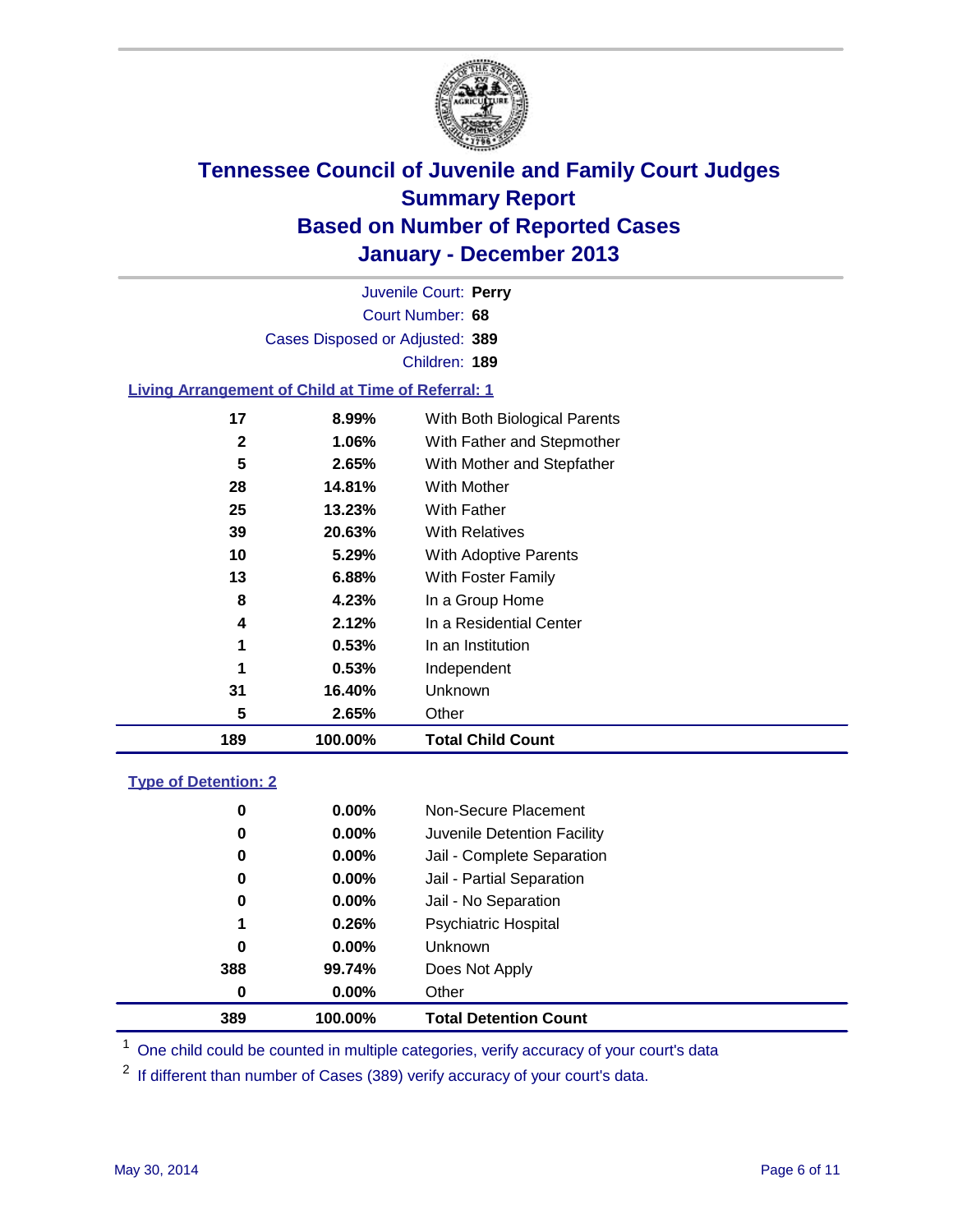

|                                                    |                                 | Juvenile Court: Perry                |
|----------------------------------------------------|---------------------------------|--------------------------------------|
|                                                    |                                 | Court Number: 68                     |
|                                                    | Cases Disposed or Adjusted: 389 |                                      |
|                                                    |                                 | Children: 189                        |
| <b>Placement After Secure Detention Hearing: 1</b> |                                 |                                      |
| 0                                                  | 0.00%                           | Returned to Prior Living Arrangement |
| 0                                                  | 0.00%                           | Juvenile Detention Facility          |
| 0                                                  | 0.00%                           | Jail                                 |
| 0                                                  | $0.00\%$                        | Shelter / Group Home                 |
| 0                                                  | 0.00%                           | <b>Foster Family Home</b>            |
| 0                                                  | 0.00%                           | <b>Psychiatric Hospital</b>          |
| 1                                                  | 0.26%                           | Unknown                              |
| 388                                                | 99.74%                          | Does Not Apply                       |
| $\mathbf 0$                                        | 0.00%                           | Other                                |
| 389                                                | 100.00%                         | <b>Total Placement Count</b>         |
|                                                    |                                 |                                      |
| <b>Intake Actions: 2</b>                           |                                 |                                      |
| 479                                                | 78.91%                          | <b>Petition Filed</b>                |
| 64                                                 | 10.54%                          | <b>Motion Filed</b>                  |
| 37                                                 | 6.10%                           | <b>Citation Processed</b>            |
| $\bf{0}$                                           | $0.00\%$                        | Notification of Paternity Processed  |
| 26                                                 | 4.28%                           | Scheduling of Judicial Review        |
| 0                                                  | 0.00%                           | Scheduling of Administrative Review  |
| 0                                                  | $0.00\%$                        | Scheduling of Foster Care Review     |
| 0                                                  | 0.00%                           | Unknown                              |
| 0                                                  | 0.00%                           | Does Not Apply                       |
| 1                                                  | 0.16%                           | Other                                |
| 607                                                | 100.00%                         | <b>Total Intake Count</b>            |

<sup>1</sup> If different than number of Cases (389) verify accuracy of your court's data.

<sup>2</sup> If different than number of Referral Reasons (607), verify accuracy of your court's data.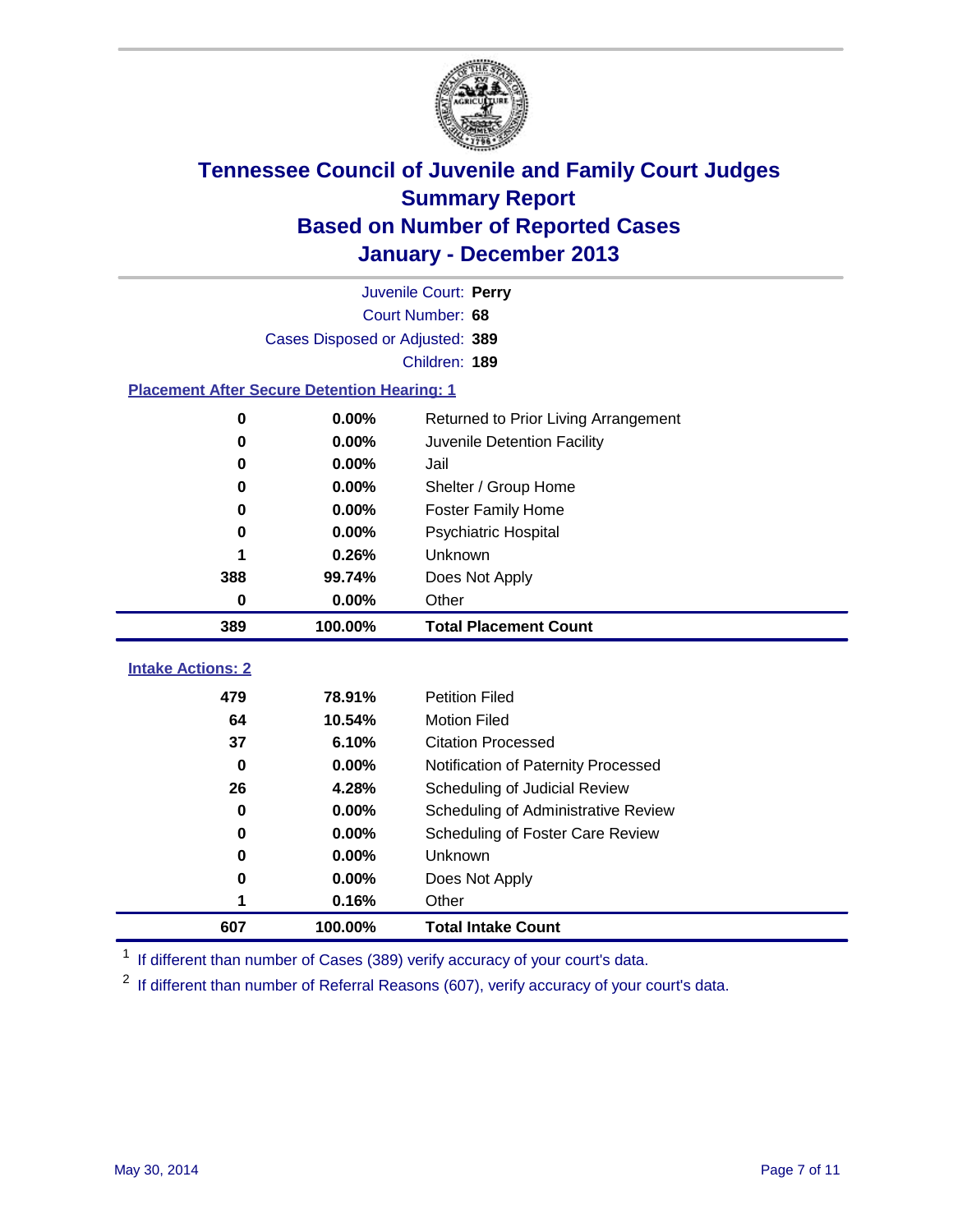

Court Number: **68** Juvenile Court: **Perry** Cases Disposed or Adjusted: **389** Children: **189**

### **Last Grade Completed by Child: 1**

| 36           | 19.05%  | Too Young for School     |
|--------------|---------|--------------------------|
| 3            | 1.59%   | Preschool                |
| 4            | 2.12%   | Kindergarten             |
| $\mathbf 2$  | 1.06%   | 1st Grade                |
| $\mathbf{2}$ | 1.06%   | 2nd Grade                |
| 0            | 0.00%   | 3rd Grade                |
| 3            | 1.59%   | 4th Grade                |
| 3            | 1.59%   | 5th Grade                |
| 6            | 3.17%   | 6th Grade                |
| 4            | 2.12%   | 7th Grade                |
| 7            | 3.70%   | 8th Grade                |
| 16           | 8.47%   | 9th Grade                |
| 8            | 4.23%   | 10th Grade               |
| 4            | 2.12%   | 11th Grade               |
| $\mathbf{2}$ | 1.06%   | 12th Grade               |
| 0            | 0.00%   | Non-Graded Special Ed    |
| 0            | 0.00%   | <b>GED</b>               |
| 0            | 0.00%   | Graduated                |
| 0            | 0.00%   | Never Attended School    |
| 88           | 46.56%  | Unknown                  |
| 1            | 0.53%   | Other                    |
| 189          | 100.00% | <b>Total Child Count</b> |

| <b>Enrolled in Special Education: 1</b> |  |
|-----------------------------------------|--|
|                                         |  |

| 189 | 100.00% | <b>Total Child Count</b> |  |
|-----|---------|--------------------------|--|
| 107 | 56.61%  | <b>Unknown</b>           |  |
| 72  | 38.10%  | No                       |  |
| 10  | 5.29%   | Yes                      |  |
|     |         |                          |  |

One child could be counted in multiple categories, verify accuracy of your court's data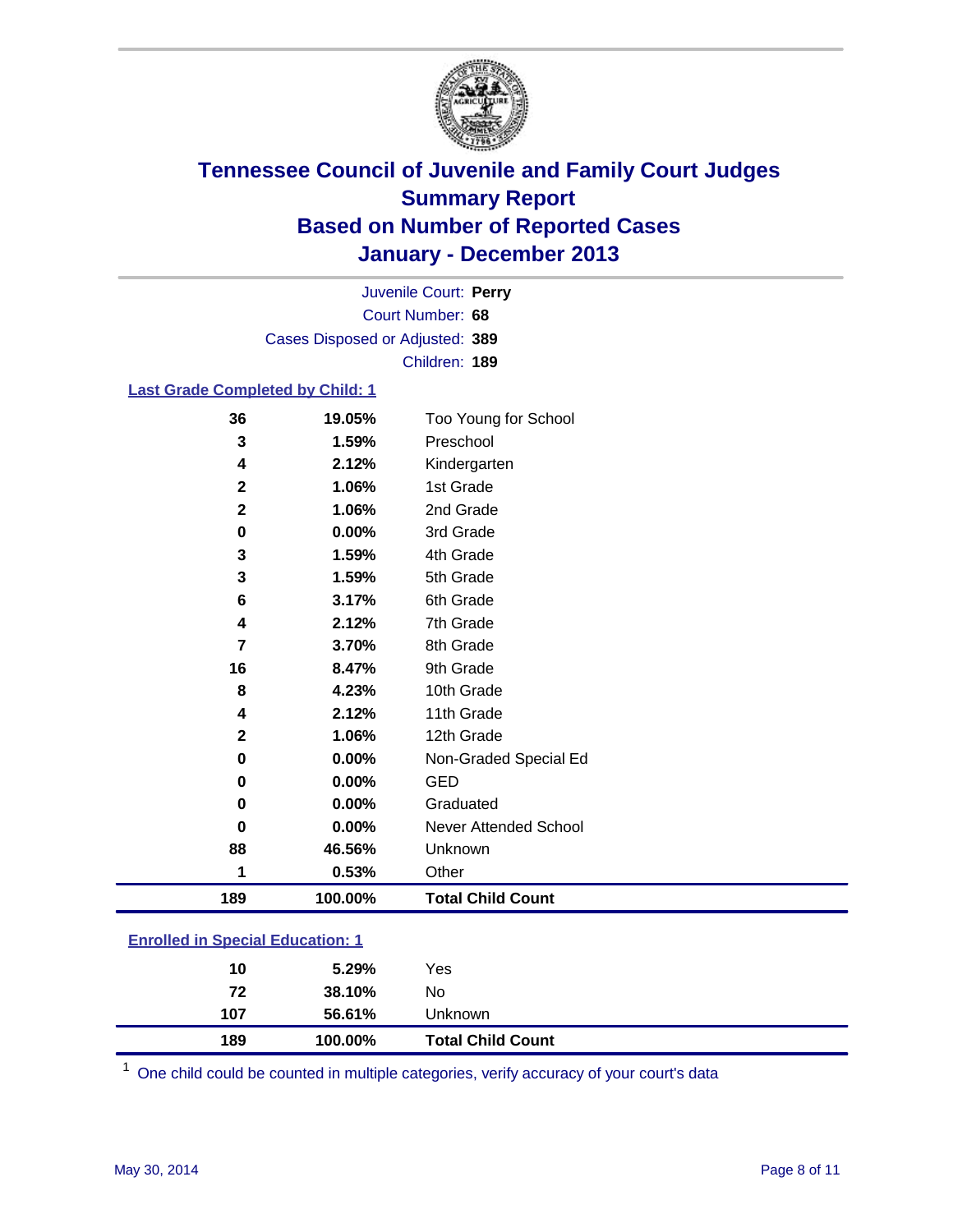

|                              |                                 | Juvenile Court: Perry     |
|------------------------------|---------------------------------|---------------------------|
|                              |                                 | Court Number: 68          |
|                              | Cases Disposed or Adjusted: 389 |                           |
|                              |                                 | Children: 189             |
| <b>Action Executed By: 1</b> |                                 |                           |
| 607                          | 100.00%                         | Judge                     |
| 0                            | $0.00\%$                        | Magistrate                |
| 0                            | $0.00\%$                        | <b>YSO</b>                |
| 0                            | $0.00\%$                        | Other                     |
| 0                            | $0.00\%$                        | Unknown                   |
| 607                          | 100.00%                         | <b>Total Action Count</b> |

### **Formal / Informal Actions: 1**

| 72  | 11.86%   | Dismissed                                        |
|-----|----------|--------------------------------------------------|
| 0   | $0.00\%$ | Retired / Nolle Prosequi                         |
| 56  | 9.23%    | <b>Complaint Substantiated Delinquent</b>        |
| 11  | 1.81%    | <b>Complaint Substantiated Status Offender</b>   |
| 17  | 2.80%    | <b>Complaint Substantiated Dependent/Neglect</b> |
| 1   | 0.16%    | <b>Complaint Substantiated Abused</b>            |
| 0   | $0.00\%$ | <b>Complaint Substantiated Mentally III</b>      |
| 6   | $0.99\%$ | Informal Adjustment                              |
| 33  | 5.44%    | <b>Pretrial Diversion</b>                        |
| 4   | 0.66%    | <b>Transfer to Adult Court Hearing</b>           |
| 0   | $0.00\%$ | Charges Cleared by Transfer to Adult Court       |
| 37  | 6.10%    | Special Proceeding                               |
| 58  | 9.56%    | <b>Review Concluded</b>                          |
| 303 | 49.92%   | Case Held Open                                   |
| 9   | 1.48%    | Other                                            |
| 0   | $0.00\%$ | Unknown                                          |
| 607 | 100.00%  | <b>Total Action Count</b>                        |

<sup>1</sup> If different than number of Referral Reasons (607), verify accuracy of your court's data.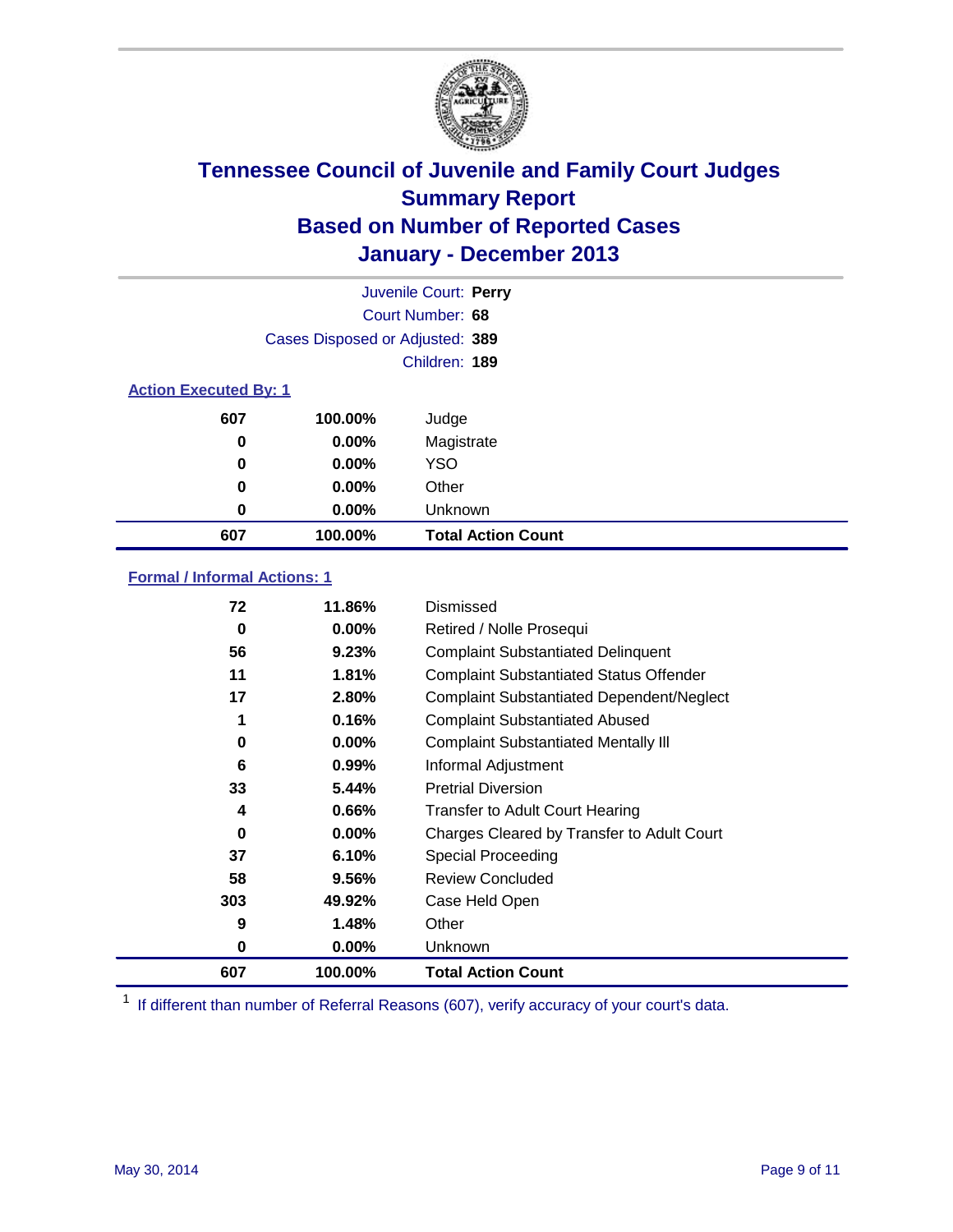

|                       |                                 | Juvenile Court: Perry                                 |
|-----------------------|---------------------------------|-------------------------------------------------------|
|                       |                                 | Court Number: 68                                      |
|                       | Cases Disposed or Adjusted: 389 |                                                       |
|                       |                                 | Children: 189                                         |
| <b>Case Outcomes:</b> |                                 | There can be multiple outcomes for one child or case. |
| 22                    | 3.55%                           | Case Dismissed                                        |
| 0                     | 0.00%                           | Case Retired or Nolle Prosequi                        |
| 1                     | 0.16%                           | Warned / Counseled                                    |
| 35                    | 5.65%                           | Held Open For Review                                  |
| 22                    | 3.55%                           | Supervision / Probation to Juvenile Court             |
| 0                     | 0.00%                           | <b>Probation to Parents</b>                           |
| 1                     | 0.16%                           | Referral to Another Entity for Supervision / Service  |
| 2                     | 0.32%                           | Referred for Mental Health Counseling                 |
| 4                     | 0.65%                           | Referred for Alcohol and Drug Counseling              |
| 0                     | 0.00%                           | <b>Referred to Alternative School</b>                 |
| 0                     | 0.00%                           | Referred to Private Child Agency                      |
| 4                     | 0.65%                           | Referred to Defensive Driving School                  |
| 0                     | 0.00%                           | Referred to Alcohol Safety School                     |
| 0                     | 0.00%                           | Referred to Juvenile Court Education-Based Program    |
| 0                     | 0.00%                           | Driver's License Held Informally                      |
| 0                     | 0.00%                           | <b>Voluntary Placement with DMHMR</b>                 |
| 0                     | 0.00%                           | <b>Private Mental Health Placement</b>                |
| 0                     | 0.00%                           | <b>Private MR Placement</b>                           |
| 0                     | 0.00%                           | Placement with City/County Agency/Facility            |
| 0                     | 0.00%                           | Placement with Relative / Other Individual            |
| 13                    | 2.10%                           | Fine                                                  |
| 21                    | 3.39%                           | <b>Public Service</b>                                 |
| 2                     | 0.32%                           | Restitution                                           |
| 3                     | 0.48%                           | <b>Runaway Returned</b>                               |
| 8                     | 1.29%                           | No Contact Order                                      |
| 5                     | 0.81%                           | Injunction Other than No Contact Order                |
| 0                     | 0.00%                           | <b>House Arrest</b>                                   |
| 3                     | 0.48%                           | <b>Court Defined Curfew</b>                           |
| 0                     | 0.00%                           | Dismissed from Informal Adjustment                    |
| 4                     | 0.65%                           | <b>Dismissed from Pretrial Diversion</b>              |
| 5                     | 0.81%                           | Released from Probation                               |
| 2                     | 0.32%                           | <b>Transferred to Adult Court</b>                     |
| 0                     | $0.00\%$                        | <b>DMHMR Involuntary Commitment</b>                   |